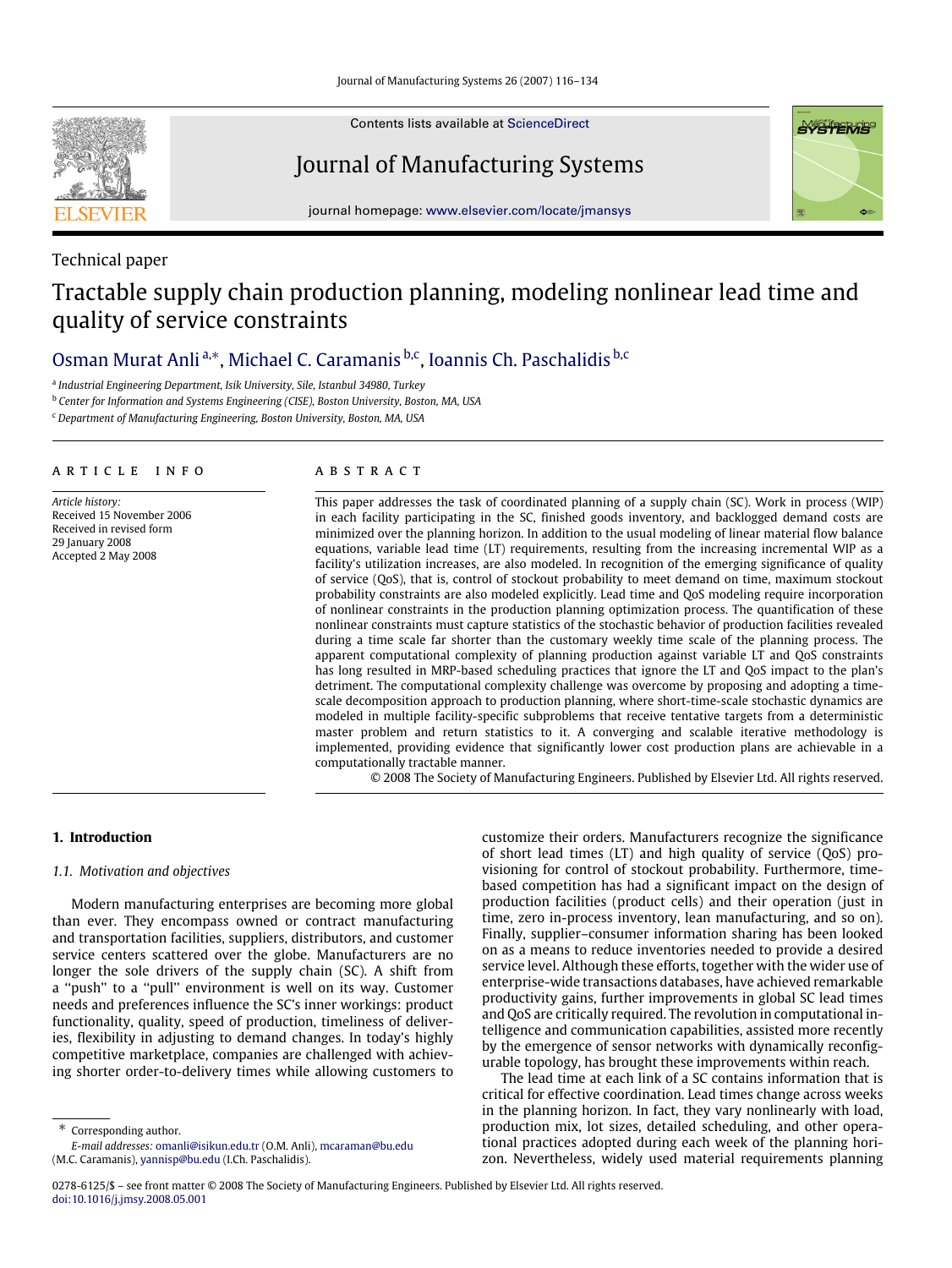(MRP) systems assume that lead times are constant across the whole planning horizon to avoid the task of estimating and communicating variable lead time information. The use of limited information in the current state-of-the-art industrial practice is responsible for inefficient planning and often chaotic and unstable operations hampered by chronic backlogs and widely oscillating inventories. Two major barriers preventing more extensive use of information are (i) the cost of collecting, processing, and communicating the requisite information and (ii) computational and algorithmic challenges in using this information to plan and manage SCs optimally. A time-scale decomposition and information communication architecture framework is proposed that is capable of exploiting sensor networks, and overcome the communication barrier. An iterative decentralized coordination algorithm is also proposed that provides proof of the concept that the computational barrier can be overcome as well.

#### *1.2. Current industry practice*

Whereas capacity is ignored and dynamics are modeled by constant lead times in the ''vanilla'' version of materials requirement planning (MRP) models [1], advanced planning system (APS) approaches include adequate representation of material flow dynamics and detailed representation of effective (or expected) capacity. APS models rely on mathematical programming techniques and hierarchical decomposition [2,3] to overcome combinatorial complexity explosion barriers while capturing the details of capacity restrictions. This task is particularly onerous in the face of discrete part integrality and complex production rules and constraints, which together with uncertainty, render stochastic integer programming formulations computationally intractable.

Past approaches employed to bypass these hurdles include the theory of constraints, scheduling algorithms, and fluid model approximations. The theory of constraints [4–6] approximates the model of the production system by a small number of bottleneck components that are modeled in great detail; production is scheduled around those components through constraint propagation over time. Two main shortcomings of the theory of constraints approach are: first, the difficulty in identifying and modeling bottleneck components, and second, the fact that delays or lead time dynamics along part routes are nonlinear and difficult to model. The systematic modeling of individual facilities could be possibly used to alleviate the first shortcoming. However, it is very difficult to overcome the second shortcoming. A variety of scheduling algorithms ranging from mathematical programming and Lagrangian relaxation to genetic algorithms have been used, often effectively [7–15]. Fluid model approximations have also been used extensively and with considerable success [16–21] but have not adequately addressed dynamic lead time modeling. System dynamics simulation models have been proposed [22] that capture nonlinearly increasing lead times as functions of the production facility utilization. It has been shown that deterministic fluid model approximations of stochastic discrete production networks can be employed to predict the qualitative nature of optimal scheduling rules [8,9,16,18] and to determine the stability and robustness of the approximated stochastic discrete networks [23–26]. The proposed algorithm exploits this line of research with particular emphasis on extending fluid network approximations to improve the dynamic lead time modeling capabilities.

Past efforts to model lead time in production planning are noteworthy [27,28] but are limited to static lead times estimated for average or typical production conditions. Incorporating dynamic lead times into production planning poses modeling analysis and computational difficulties leading to deliberate choices on simplifying approximations and relaxations. A mixed-integer production planning model has been proposed [29] that employs piecewiselinear functions to capture the effect of alternative routings and subcontractors on load-dependent lead times. The quantitative relationships between work in process and production are estimated via Monte Carlo simulation and used as constraints in a nonlinear production planning model [30] solved through linearization. The effect of inventory on the quality of service has been also studied in an uncapacitated single-product multi-class-QoS supply chain through queuing approximations [31] and in a multi-product single-facility fixed lead time setup [32]. A recent literature survey [33] provides an extensive overview of dynamic lead time modeling in production planning and points out the use of the aforementioned nonlinear relationship in supply chain production planning. This paper explores further in that direction.

#### *1.3. Overview of the proposed approach*

The time-scale-driven decentralized information estimation and communication architecture that are proposed in Section 2 enable coordination, planning, and operational decisions of manufacturing cells, transportation activities, inventory, and distribution facilities in a SC. It is shown that this can be achieved through optimal and consistent production targets and safetystock levels scheduled for each part type produced by each SC facility. Proposed is a framework of iterative information exchange between three decision-making/performance-evaluation layers that is indeed capable of achieving this coordination. The framework consists of a centralized planning coordination layer, a centralized QoS coordination layer, and finally a decentralized performance evaluation and demand information layer. The planning layer determines facility-specific production targets using performance and sensitivity information it receives from the decentralized performance evaluation and information layer. The QoS layer combines interacting facility production capabilities and requirements (that is, targets) to determine hedging inventory requirements that achieve exogenously specified QoS levels. The decentralized performance evaluation and demand information layer analyze short-term (hourly) stochastic dynamics of each facility to derive expected (weekly) work-in-process and safetystock inventory for each facility and their sensitivity w.r.t. planning level targets.

The major objective of the proposed framework is to capture second-order effects of the steady-state cell dynamics in order to model dynamic lead time effectively at the coarse (varying weekly) production planning dynamics layer. Weekly time averages are a statistic with relatively low variance due to the law of large numbers effects, and they can be effectively modeled as deterministic quantities within the planning layer. Furthermore, detailed information on machine-specific queue and setup states is not globally available, hence, it is practical to share state information that is (i) time averaged to the coarse time scale and (ii) grouped by facility. To this end, capacity, work-in-process, and production requirements are facility-specific aggregates. Production planning dynamics are thus constrained to satisfy minimum weekly average lead time requirements. Note that although facility lead times and interfacility hedging inventory requirements are averages over the fine (hourly) time-scale dynamics modeled at the decentralized performance evaluation layer, they are dynamic relative to the coarse (weekly) time scale of the planning layer. Lead times and hedging inventory requirements are modeled as functions of production planning decisions (loading and mix). This constitutes the second-order information that has been shown can be used [34] to significantly decrease inventory and backlog costs. The planning coordination layer employs an iterative interaction of a single production planning master problem on the one hand with the hedging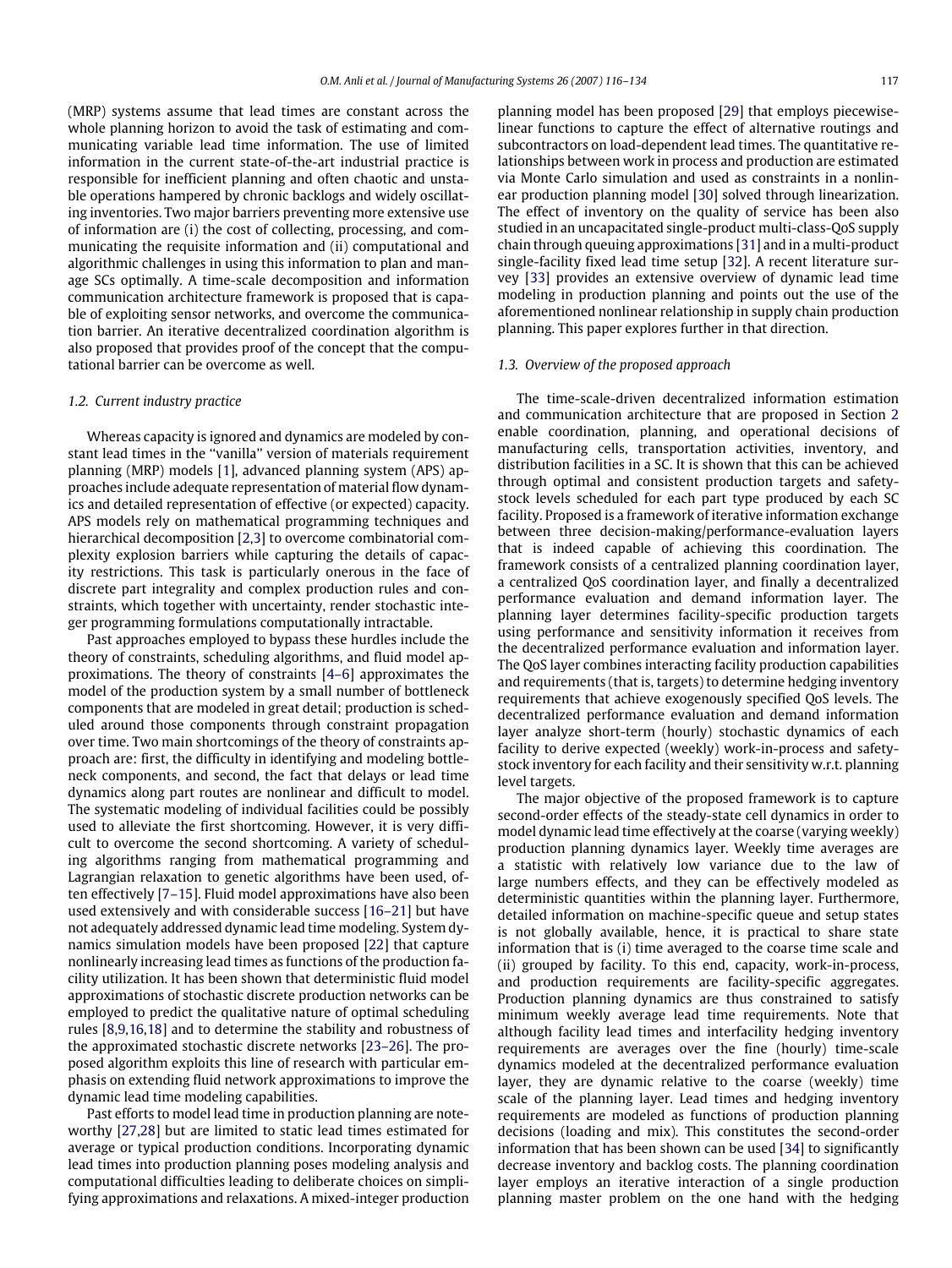policy QoS layer and the performance evaluation layer's multiple decentralized facility-specific subproblems on the other.

The effectiveness of our planning layer model depends crucially on the quality with which the operational dynamics of the production facilities are modeled in the performance evaluation and information layer. To this end, the framework relies on the following two building blocks:

1. *Dynamic lead time modeling:* Performance analysis results for stochastic queuing networks are used to accurately estimate average weekly lead times as functions of capacity utilization, production mix, production policies, and distributions of stochastic disturbances such as failure and repair times. This provides delivery requirements to upstream facilities and available supply to downstream facilities, which are necessary for efficient planning of production over a multi-week horizon. These nonlinear lead time functions, denoted by  $\bar{g}(\cdot)$ , are incorporated as weekly constraints on decision variables in production scheduling.

2. *Provisioning of quality of service (QoS) guarantees:* Constraints are introduced that bound the probability of backlog at a SC facility. It is believed that probabilistic constraints reflect customer satisfaction considerations and follow closely the industry practice of providing QoS guarantees. These guarantees are modeled as nonlinear constraints in the production scheduling framework, denoted by  $h(\cdot)$ .

The main purpose of this article is to demonstrate that dynamic lead times and hedging inventory requirements can be modeled and included in the tractable determination of faster SC production plans while maintaining the desired quality of service guarantees. The aim is to provide a proof of concept regarding the feasibility of modeling dynamic lead times and quality of service guarantees as part of the production planning process. Through a variety of numerical examples, the potential cost savings achievable by the proposed approach are studied relative to traditional constant lead time based production planning approaches that represent the bulk of today's industry practice. The comparison supports the viability of implementing the approach in real life provided that the cost of estimating and processing the required lead time information is affordable. It is not claimed that the proposed model is a perfect model of reality, particularly as far as the decentralized queuing network subproblem model is concerned. More general and accurate models have been developed in the queuing network and simulation literature, and undoubtedly further extensions are forthcoming from the formidable and research-active community studying these topics. Moreover, the adoption of radio frequency identification tag (RFID) and sensor network technologies will also contribute to the affordability of dynamic lead time information. This contribution is for showing how this information can be used in a tractable, computationally efficient, and robust production planning algorithm.

The demonstration of significant reduction in inventory costs when the nonlinear relationship of facility lead times is modeled in the SC production planning process is not the major contribution of this paper. Most practitioners will argue from experience that this is hardly surprising given the widely observed inadequacy of MRP-based production schedules that rely on the constant lead time assumption. The major contribution of this paper is in its proposal and implementation of a practical, efficient, tractable, and robust algorithm capable of actually achieving these cost savings. The aim is to prove the concept that *SC production planning on constant lead times is not a necessary evil imposed by the incorrect presumption of insurmountable computational complexity.* In fact, it is claimed that SC planning no longer has to live with the undesirable consequences of the constant lead time assumption impeding today's industry practice. This contribution supports the notion that detailed production facility models and/or adoption of RFID technologies can provide additional value added through their ability to extract reliable, albeit affordable, dynamic lead time information and make it available to the production planning optimization process.

The next section introduces the proposed time-scale-driven data communication architecture. The SC problem and the performance evaluation, QoS, and planning layers are then described, following by computational experience that shows the value of dynamic lead time and probabilistic QoS constraint information in the determination of a SC's coordinated production schedule. A three-facility SC producing five different part types is used to develop various representative examples of SCs. Comparison to production schedules that are characteristic of current industry practice indicates that substantial improvements are possible.

#### **2. Time-scale-driven decentralized data communication and decision support architecture**

The multitude of strategic, planning, and operational decisions made routinely by SC participants are far too complex and the requisite information is far too large to handle in a centralized manner. Decentralized decision making has therefore been the norm. However, since the consequences of various decisions are interdependent, it follows that appropriate coordination can foster desirable efficiencies. Consider a decentralized decisionmaking agent as ''a decision node'' in a network of communicating decision nodes. A key determinant of successful coordination is the systematic conversion of data available at a certain decisionmaking node *i* to a compact representation of information ''relevant'' to the decision-making process at node *j*. Relevant is construed here to mean *incorporating all information about the state, dynamics, and decision policies in node i that may contribute to efficient decision making in node j*. Compact representations of relevant information may take, for example, the form of a *statistic*: the time-averaged lead time in a production system, the probability distribution and autocorrelation of a demand process, or a *performance target*, such as the desired weekly output of a manufacturing process. These compact representations provide key enabling efficiencies in both the estimation of the relevant information (which can be done in a decentralized distributed manner) as well as in its communication (the transmission of a statistic requires less bandwidth and energy than the time series it describes). Although several issues are still to be resolved, intelligent communicating mobile sensor networks have the potential to both estimate and communicate relevant information in ways that are superior to conventional alternatives in terms of cost, flexibility, and reliability.

Proposed is a time-scale-driven assignment of SC decisions to nodes that is suggestive of the ''relevant'' information exchange architecture. The idea of time-scale-driven decomposition is not new. In fact, it has been widely used to great advantage in control theory [35]. The main idea here is the fact that decisions are characterized by a characteristic frequency and its corresponding time scale. For example, while machine operating decisions are made every few minutes, major resource acquisition decisions are made every few months or years. It is further noticed that supply chain decisions characterized by functionality (for example, resource allocation, planning, sequencing) and scope (for example, enterprise, plant, cell, process) are associated with a decreasing time scale as the scope narrows and the functionality changes from resource allocation to sequencing. Table 1 provides such a classification example where time scales decrease as the decision of interest moves to the southeast.

The SC planning algorithm proposed here employs a decentralized decision-making and information exchange architecture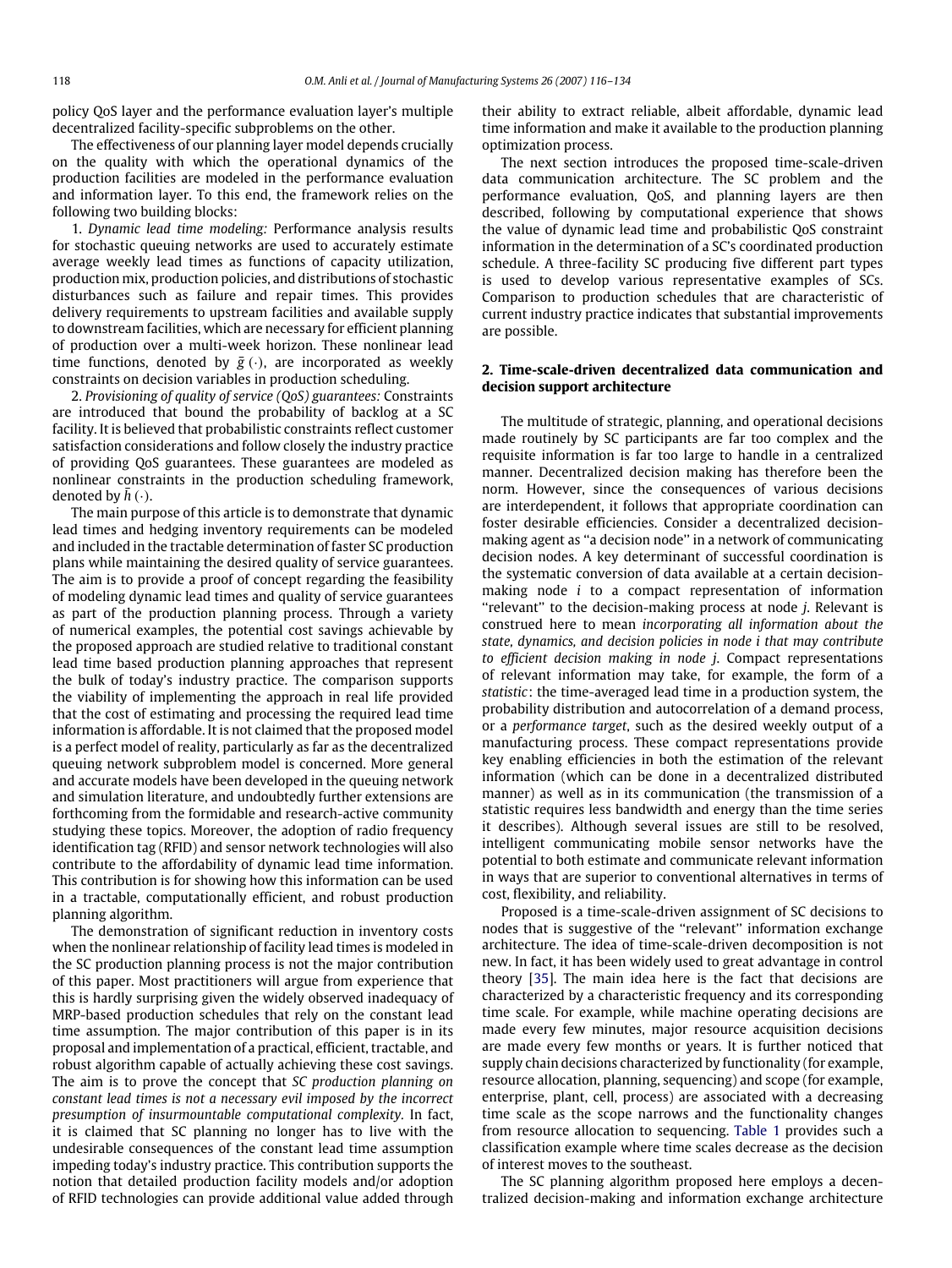**Table 1** Example of time-scale-driven classification

| Scope<br>Functionality  | Enterprise                     | Factory                     | Cell                                                  | Process                                           |
|-------------------------|--------------------------------|-----------------------------|-------------------------------------------------------|---------------------------------------------------|
| Resource                | Hardware                       | Group                       | Layout;                                               | Tools:                                            |
| Allocation              | Investment                     | Technology                  | Overtime                                              | Time                                              |
| Contingency<br>Planning | <b>Risk</b><br>Diversification | Outsourcing<br>Safety Stock | Operational<br>Policies:<br>Performance<br>Evaluation | Statistical<br>Quality<br>Control:<br>Maintenance |
| Sequencing              | Plant Production               | Cell Production             | Machine                                               | Real-Time                                         |
|                         | Schedule                       | Schedule                    | Schedule                                              | Process Control                                   |

that is an instantiation of the time-scale-driven approach of Table 1. Fig. 1 presents the information exchange architecture that supports factory-scope production planning decisions, cell-level performance evaluation, and process-level operation control. Note that:

- The factory production planning node passes down weekly production targets to each cell.
- Each cell evaluates its performance during each week in the planning horizon, determines variability distributions, and aggregates its hourly dynamics to weekly time averages of relevant performance measures such as work in process (WIP), lead time (LT), and their sensitivity with respect to weekly production targets passed down from the factory planning node.
- Contiguous cells coordinate horizontally to determine safety inventory of semi-finished and finished goods that assures desired quality of supply levels at each cell and quality of service to customers.
- Each cell communicates weekly averages and sensitivities up to the factory planning node and variability distributions horizontally to upstream and downstream cells.
- Using WIP, LT, and sensitivity information, the factory planning node adjusts production targets so as to achieve material flows across cells that meet required WIP and safety-stock levels while minimizing SC WIP and LT.

While the remainder of the paper proposes algorithms that can make practical use of the information flow described above and reach a stable and optimal production plan, it must be emphasized that the proposed information architecture, in addition to distributing computational effort (performance evaluation and handling of short-time-scale stochastic dynamics modeling are done in a decentralized manner at each cell) also reduces communication requirements to the relevant information. For example, the factory planning node does not need to know the cell production details: labor and other resources available, machine capacities, and manufacturing process specifics. It needs to know, however – and it does know – the weekly lead times at each cell and the hedging inventory between cells that are consistent with the production targets that the planning node sends to each cell.

The general philosophy of the time-scale-driven communication and decision support architecture described in this section provides useful guidelines but not a mindless recipe. In the rest of this paper, these guidelines are used to propose a SC production planning algorithm that is computationally tractable and outperforms two proxies of the state of the art in industry practice that it is compared to.



## **3. Supply chain management problem**

This section develops a supply chain (SC) planning algorithm that utilizes the principles of the time-scale-driven architecture discussed above. Following an overview, the three layers employed are described in detail, as well as their interaction in providing the optimal SC production plan.

#### *3.1. Supply chain problem overview*

To describe our SC model and establish the notation, the system depicted in Fig. 2 is considered, and the associated information exchange and decision layers are shown in Fig. 3. Although a tree network of SC links or facilities can be modeled, *C* production facilities connected in series are considered here, for ease of exposition but without loss of generality. Production planning decisions and the resulting WIP and QoS hedging inventory requirements vary in the medium term (say, across weeks), and the characteristic scale of their dynamics is called a period and denoted by  $t \in \{1, 2, ..., T\}$ . On the other hand, performance evaluation and demand dynamics vary many times within a period (say, across hours) and their characteristic scale is called a time slot denoted by the subscript  $k$  of  $k \in \{1, 2, \ldots, K\}$ .

The QoS layer determines a hedging point or safety-stock inventory policy at each facility *c*, which guarantees that the probability of stockout or starvation of facility *c* − 1 does not exceed  $1 - \Gamma_c(t)$ , where  $\Gamma_c(t)$  is the quality of service that facility *c* offers to facility  $c - 1$ . In other words, the probability that the material release requirements of facility  $c - 1$  are met on time equals or exceeds Γ*<sup>c</sup>* (*t*). The QoS layer models random behavior of short-term facility production capacity and final demand, while the planning layer models expected values or time averages during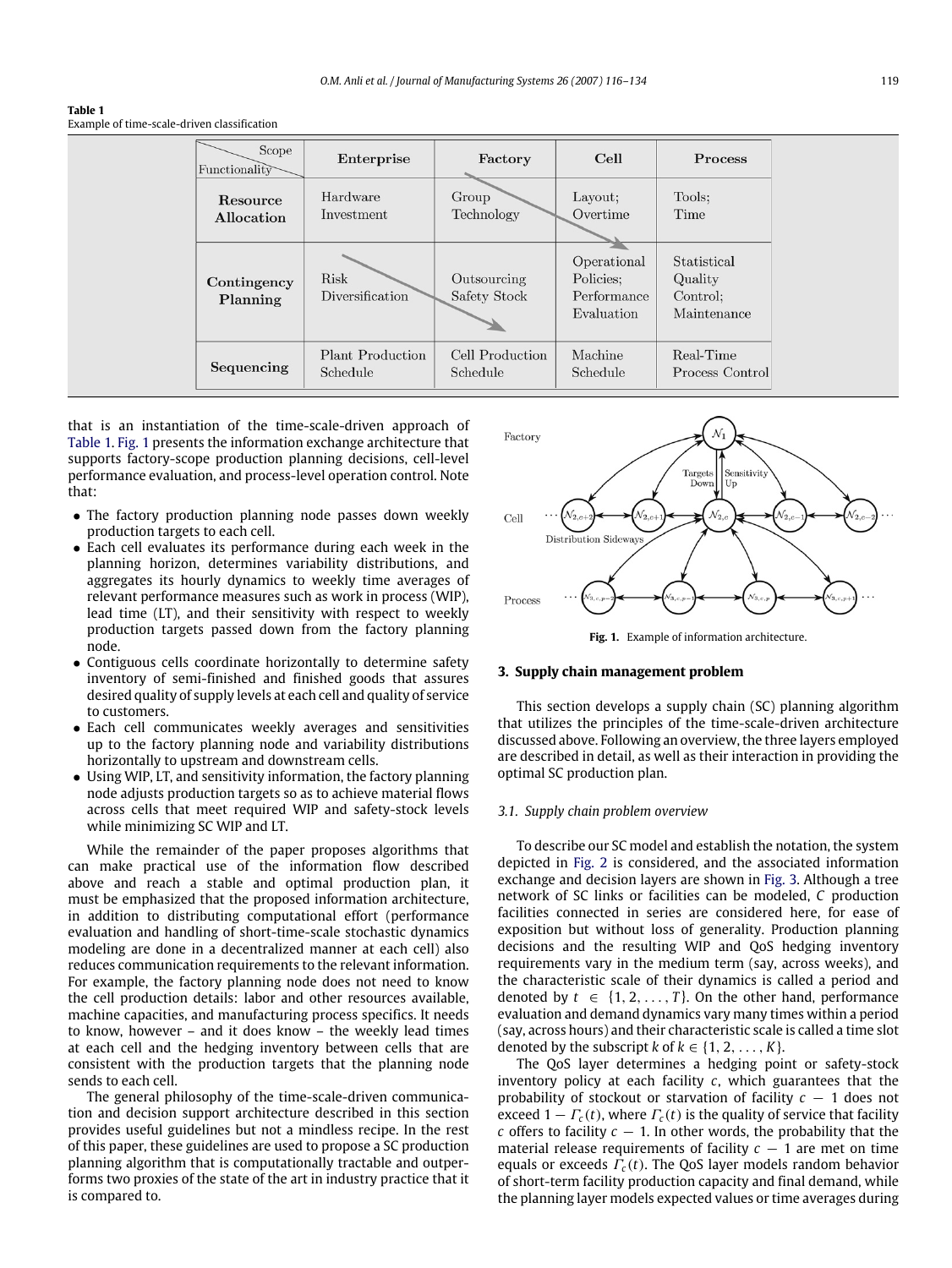

**Fig. 2.** A multi-class supply chain with limited production capacity at each facility.



**Fig. 3.** Information exchange among the coordination layers and the decentralized layer.

a period (for example, a week) under the underlying assumption that the period is long enough for the time-slot stochastic process dynamics to reach steady state.

External demand is met from the available finished goods inventory in facility 1, and it is backordered if finished goods inventory (FGI) is not available. Every facility  $c \in \{1, 2, ..., C\}$ produces a set of products and has a limited production capacity. Whereas facility *C* can draw from an infinite pool of inventory, production of facilities  $(C - 1, \ldots, 2, 1)$  is constrained by the production capacities of workstations and in addition by the work in process (WIP) in each facility. WIP is in turn constrained by (i) the FGI available upstream to release input into a facility that replenishes WIP and (ii) the production that depletes WIP. Again, for ease of exposition and without loss of generality, it is assumed that all facilities process the same set of part types,  $\{1, 2, \ldots\}$ *P*}, and one part of part type *p* is required from an upstream facility  $c + 1$  to produce one unit of the same part type at facility *c*. The serial SC problem presented in Fig. 2 retains the most salient features of the more general problem, particularly in terms of the general demand and service distributions allowed. As suggested by past experience in the literature [36–38], results for the simpler system can be routinely generalized to accommodate assembly/disassembly features.

 $D^p$  ( $t_k$ ) denotes the amount of external orders for product of class  $p$  arriving during time slot  $k$  of period  $t$ .  $\mu_{c,m}^p(t_k)$  denotes the part type *p* production capacity in isolation of facility *c* workstation *m* during time slot *k* of period *t*.  $X_c^p(t_k)$  denotes the number of type *p* parts facility *c* produces during time slot *k* of period *t*.  $R_c^{\overline{p}}(t_k)$  is the amount of WIP released into facility *c* from facility  $c + 1$  FGI. Finally,  $Q_c^p$  ( $t_k$ ) denotes the type  $p$  WIP at facility  $c$ , and  $I_c^p(t_k)$  denotes the type *p* FGI at facility *c* available at time slot *k* of period *t*. Only at facility 1, the FGI is allowed to take negative values to denote backordering. Following standard conventions,  $(I_1^p(t_k))^+$  and  $(I_1^p(t_k))^-\$  denote, respectively, max  $\{0, I_1^p(t_k)\}$  and  $\max\left\{0, -I_1^p(t_k)\right\}.$ 

Because the period containing *K* time slots is the relevant time scale in the planning layer's dynamics, and because it is assumed that it is long enough for the stochastic processes active at the time-slot scale to reach steady state, the following time-averaged<br>variables are defined:  $\bar{R}_c^p(t) \;=\; \frac{1}{K}\sum_{k=1}^K \mathbf{E}\left[R_c^p\left(t_k\right)\right]$ , and similarly

 $\bar{X}_c^p(t)$ ,  $\bar{Q}_c^p(t)$ ,  $\bar{I}_c^p(t)$ ,  $\bar{\mu}_{c,m}^p(t)$ , and  $\bar{D}^p(t)$ . We use vector notation  $\bar{\mathbf{X}}_c(t) = (\bar{X}_c^1(t), \dots, \bar{X}_c^P(t)).$ 

The SC management problem is implemented in three layers, exchanging information as shown in Fig. 3 and described below.

#### *3.2. Performance evaluation and information layer*

The performance evaluation and information layer shown in Fig. 3 models the short-term stochastic dynamics of production facilities at the operational level and develops the steady-state or time-averaged performance measure estimates of interest at the longer time scale of the planning layer. More specifically, performance evaluation means:

1. The transformation of production targets in each period to estimates of minimum average WIP required during that period in each facility to meet the production targets set by the planning layer. This estimate will generally depend on production targets,  $\overline{\mathbf{X}}_c(t)$ , the probability distribution of all relevant random variables  ${\bf P}_c(t)$ , and other operational policies,  $\pi_c(t)$ , during that period. The mapping of these inputs to the average WIP in facility  $c$ ,  $\bar{Q}_c(t)$ , is implicitly represented by function  $\bar{g}_c^p(\bar{\mathbf{X}}_c(t), \mathbf{P}_c(t), \pi_c(t))$ .

2. The estimation of sensitivities (or derivatives) of  $\bar{g}_c^p$  (·) with respect to production targets. This is needed for tractable representation of the highly nonlinear relationship embodied in the  $\bar{g}_c^p$  (·) function.

3. The transformation of production targets, hedging inventory levels,  $w_c(t)$ , and operational policies to the minimum average FGI required to meet the QoS constraint. The minimum average FGI requirements are represented by function  $\bar{h}_c^p$  ( $\bar{\mathbf{X}}_c(t)$ ,  $\bar{\mathbf{X}}_{c-1}(t)$ ,  $\mathbf{P}_c(t)$ ,  $\mathbf{P}_{c-1}(t)$ ,  $\mathbf{w}_c(t)$ ,  $\pi_c(t)$ ). For purposes of demonstrating the concept of dynamic lead times associated with dynamic QoS guarantee provisioning, a limited pairwise coupling of upstream and downstream facilities presented in Section 3.3 is considered here.

4. The estimation of sensitivities (or derivatives) of the function  $\bar{h}_c^p$  (·) with respect to production targets. Again, to serve the proof of concept objective, relatively simple analytic approaches are used for the determination of  $\bar{h}_c^p$  (·) and its sensitivity requirement (see Section 3.3).

5. A representation of an aggregate probabilistic model of facility *c* short-term capacity availability for use by the QoS layer.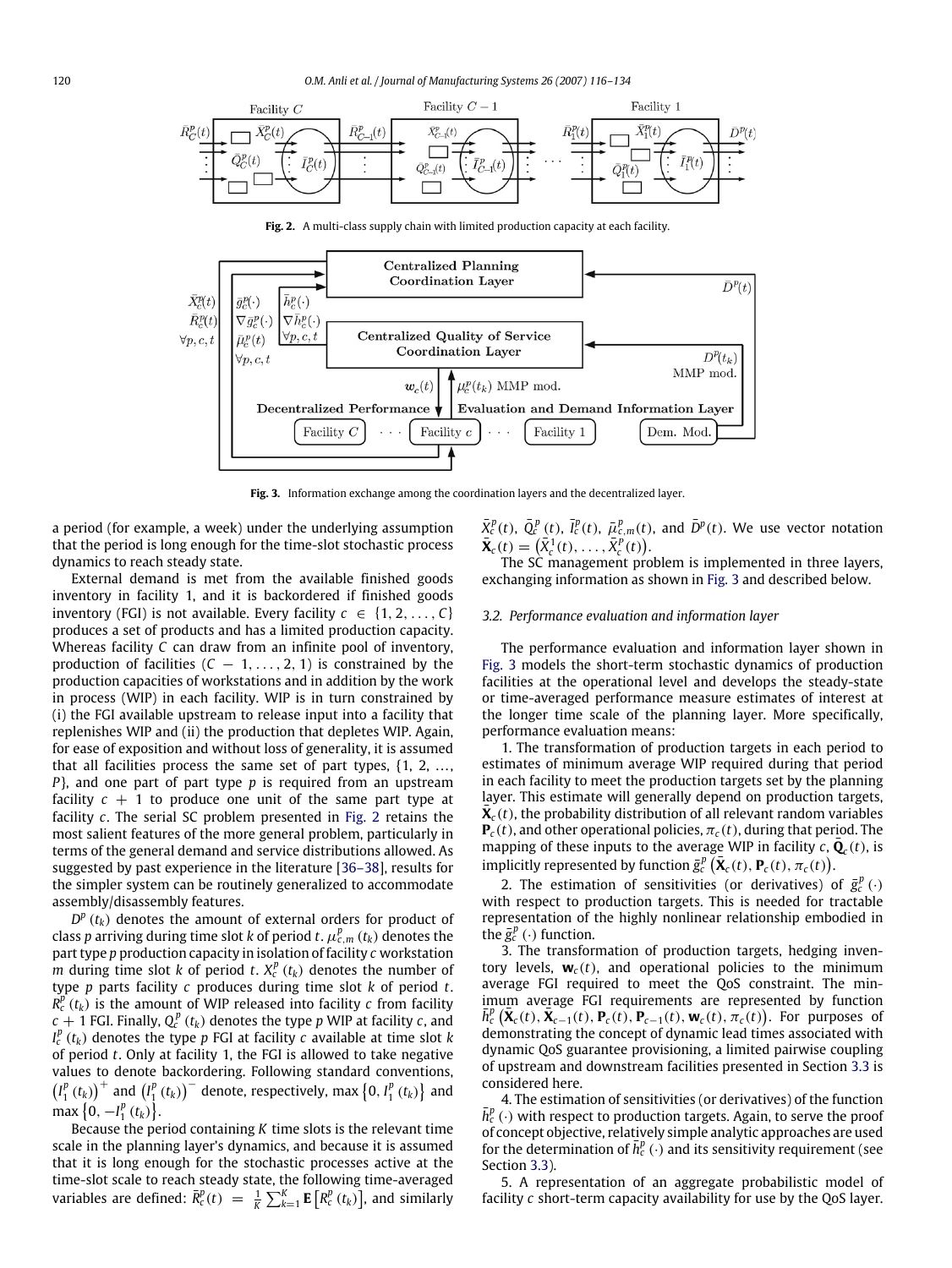Whereas this can be in general a Markov-modulated process (MMP) model, a simple, weighted bottleneck machine capacity exponential model (see Section 3.3) is used here, again to capture the correct factory physics and demonstrate the proof of concept in the planning layer algorithm. In practice, MMP models for production cells as well as for final demand can be estimated by analyzing possibly autocorrelated production and shipment transaction databases [39].

The estimates produced by the performance evaluation algorithm are merely intended to demonstrate qualitatively appropriate behavior, because the objective is to concentrate on an iterative planning layer. In real applications, the performance evaluation and information layer can be implemented using more accurate approaches in a distributed/decentralized manner where efficiency and robustness are important but not crucial.

Production target decisions are realizable at the desired QoS level only if the requisite WIP and FGI are available at various facilities in a manner consistent with material conservation dynamics. Functions  $\bar{g}_c^p\left(\cdot\right)$  and  $\bar{h}_c^p\left(\cdot\right)$  establish the minimum WIP and FGI constraints employed at the planning layer discussed in Section 3.4.

The evaluation of  $\bar{g}_c^p\left(\cdot\right)$  and  $\bar{h}_c^p\left(\cdot\right)$  functions is a formidable task. Analytic models have been used (mean value analysis [40] in this paper and the queuing network analyzer elsewhere [34]) to quantify them and introduce their nonlinear characteristics explicitly in an iterative decomposition planning algorithm for the purpose of investigating convergence properties of the multilayer interactions depicted in Fig. 3. However, it is recognized that Monte Carlo simulation or complex analytical models involving Markovian or even more general stochastic decision processes may be relevant and more accurate in practice and may be indeed used in place of the more convenient models that were selected for the purpose of proof of concept, and without loss of generality since the qualitative behavior of the models is similar to that of the more accurate models that may be selected in practice. The Schweitzer–Bard Approximation [41,42] is used with our mean value analysis algorithm, which enables calculation of  $\bar{g}(\cdot)$  values for real valued  $\bar{\mathbf{X}}_c(t)$  and  $\bar{\mathbf{Q}}_c(t)$  vectors. Similar fluid approximation enhancements as those used in the deterministic algorithms of the planning layer are also relevant in the context of stochastic models used at the decentralized layer [43,44]. These extensions are not trivial. For example, key events that are responsible for the efficiency of event-driven simulation algorithms (e.g., a buffer fills or a buffer empties) proliferate (a buffer fills or empties partially with multiple partial full/empty states) requiring more sophisticated models [45]. The important advantage of fluid production stochastic models (whether simulation based or analytic) is their ability to provide sensitivity estimates more tractably than finite differencing of stochastic discrete production models.

Finally, the convexity of the feasible regions defined by the  $\bar{g}(\cdot)$ and  $\bar{h}(\cdot)$  functions is crucial to the convergence of the planning layer. Fig. 4 shows a realistic example of the feasible region boundaries for a two-part type stochastic production network. More specifically, the maximum value of  $\bar{X}_{c}^{1}(t)$  subject to  $\bar{Q}_{c}^{1}(t) \geq$  $\bar{g}_c^1\left(\bar{\mathbf{X}}_c\left(t\right),\mathbf{P}_c(t),\pi_c(t)\right)$  is plotted versus  $\bar{Q}_c^1(t)$  and  $\bar{X}_c^2(t)$ .

Although the above constraints exhibit generally convex feasible regions, nonconvex feasible regions have been observed that arise when either operational policies are flagrantly suboptimal or facility designs are far from homogeneous (e.g., product classes impose diverse production time requirements on facility workstations) [46]. Consider Fig. 5 depicting mildly nonconvex and severely nonconvex feasible regions in contrast to the convex example in Fig. 4. Robust iterative master problem subproblem algorithms have been constructed that converge even under rather severe nonconvexity conditions [47].



**Fig. 4.** Feasible production  $\bar{X}_c^p(t)$  as a function of WIP  $\bar{Q}_c^p(t)$ .

#### *3.3. Quality of service coordination layer*

The QoS Layer interacts with other layers, as shown in Fig. 3. Its objective is to estimate a production policy that achieves the desired probabilistic QoS guarantees. Accurate modeling of QoS coordination policies is an important research problem in itself being monitored [48–50]. A number of methodologies have been used, including multi-class queuing network analysis (QNA), Monte Carlo simulation, stochastic system approximations, and large deviations asymptotics.

Given the stated objective to demonstrate the ability to construct a robust and efficient planning layer, a simple but certainly near-optimal [9] hedging policy is elected, which works as follows: Facility *c* produces at full capacity as long as the amount of work in its output buffers,  $\tau_c^p(t)I_c^p(t)$ , where  $1/\tau_c^p(t)$  is the bottleneck capacity of facility *c* for part type *p*, is below the hedging inventory level expressed in units of work,  $\mathbf{w}_c(t)$ , set for week *t* by the QoS layer. The hedging inventory level is selected by the QoS layer so that the probability of a stockout of the downstream facility  $c - 1$  does not exceed the desired level  $1 - \Gamma_c(t)$ . The idea is implemented using the following model:

- 1. The desired stockout probabilities,  $1 \Gamma_c(t)$ , at intermediate FGI positions and the final demand  $(c = 0, 1, 2, \ldots, C$  and  $t = 1, 2, \ldots, T$  are determined exogenously by the SC planner.
- 2. The hedging inventory level is estimated so as to achieve a maximally allowed stockout probability specified for facility *c*− 1 as  $1 - \Gamma_c(t)$  under item 1 above by using the large deviations approach described in [49] and summarized in 5. This approach provides an efficient and accurate method for determining the parameters of a hedging point policy and the associated average inventory of semi-finished goods inventory in the output buffer of facility *c* as a function of the QoS required at facility *c*−1, and the first two moments of (i) the effective service time of facility *c* and (ii) the effective demand for material release into facility *c*− 1. The associated average inventory in  $\bar{I}_c^p(t)$  is then estimated by a *G*/*G*/1 approximation of the interaction of facilities *c* and  $c - 1$  where each multi-machine facility is approximated by a fictitious single machine with a general service time distribution. 5 describes the modeling of the hedging inventory requirements, including the special case of  $c = 1$ .
- 3. The simulation quantified the functional relationship between QoS and the coefficient of variation. The first two moments of the effective interrelease times of parts processed by each facility *c* and released into FGI *c* are estimated through simulation for a set of representative production targets and hedging points. To this end, multiple Monte Carlo simulation runs are employed as follows: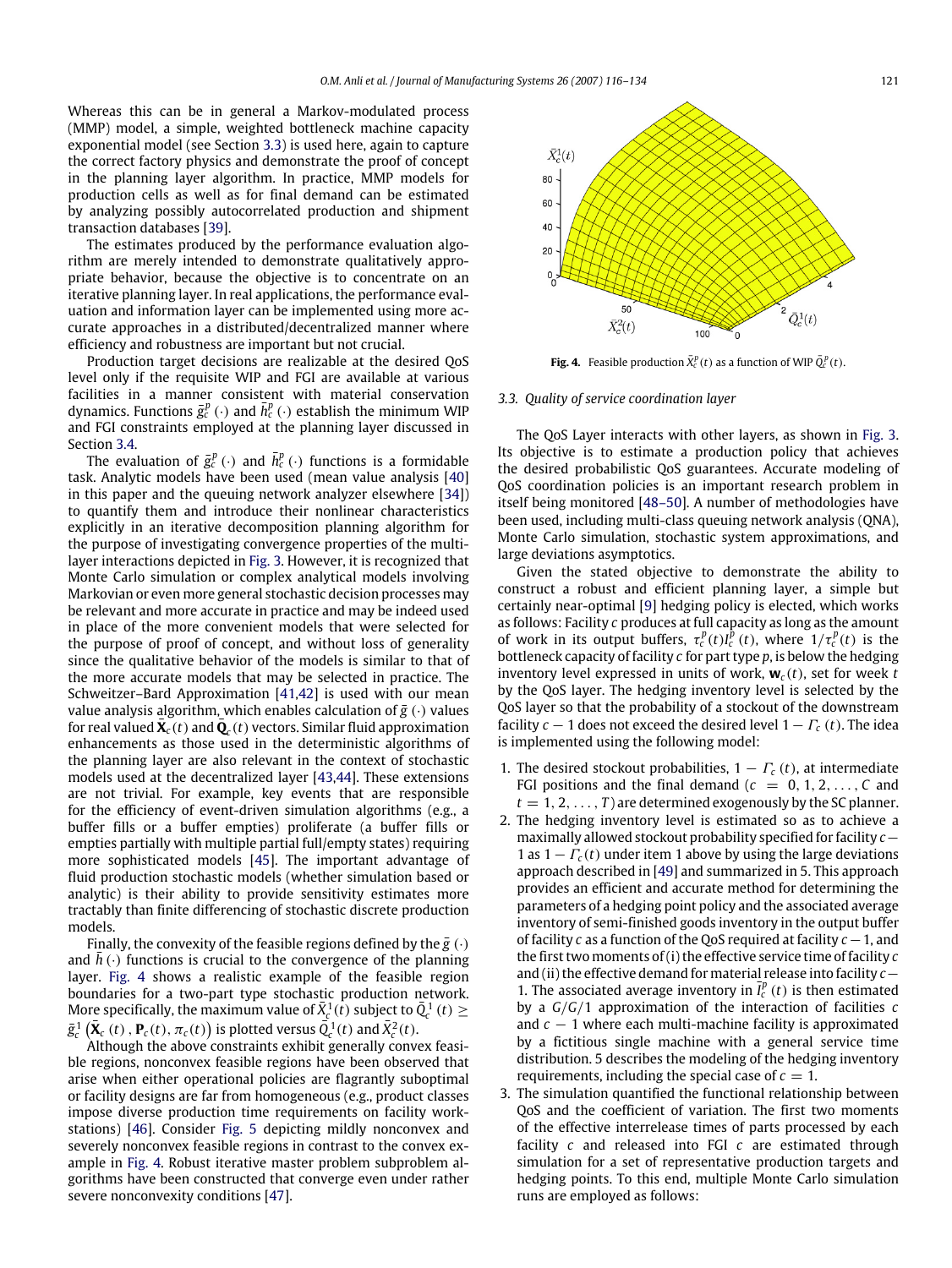**Fig. 5.** Examples of mildly nonconvex and severely nonconvex feasible regions.



**Fig. 6.** Monte Carlo simulation of two-facility, one-part type SC.

- (i) Selected production target values for each part type produced in facility *c*,  $\bar{X}_c^p(t)$ , are fixed as inputs. In each simulation run, the production targets across facilities are set equal to each other. The approximate mean value analysis (MVA) algorithm that was used to calculate  $\bar{g}(\cdot)$ in Section 3.2 is employed here again to determine the required constant work-in-process (ConWIP) vector **K***<sup>c</sup>* (*t*) that guarantees facility *c* can produce in isolation at an average rate  $\bar{\mathbf{X}}_c(t) = \left[\bar{\tilde{X}}_c^1(t), \bar{X}_c^2(t), \ldots, \bar{X}_c^p(t)\right]$ .
- (ii) The SC is simulated for a range of hedging point  $\mathbf{w}_c(t)$ values that correspond roughly to QoS levels in the range of 80%–99%. Each facility is modeled as a fixed routing proportion queuing network with the material release protocol described below using as a key parameter the MVA-calculated ConWIP vector  $\mathbf{K}_c(t)$ .
- (iii) The system of Fig. 6, where  $q_c(t_k)$  is defined as a bin holding fully processed parts remaining inside the facility, is then simulated with the following material release policy described for simplicity for the special case of a one-parttype SC:
	- if  $Q_c(t_k) + q_c(t_k) < K_c(t) + \left[ \frac{w_c(t)}{\tau_c(t)} \right] I_c(t_k)$ , where  $\lceil x \rceil$  is the smallest integer greater than *x*, then facility *c* absorbs material from  $I_{c+1}(t_k)$  until there is equality in the expression above or until  $I_{c+1}(t_k)$  empties. (Note: under this rule it is possible to temporarily accumulate parts inside facility *c* that exceed  $\mathbf{K}_c(t)$ )
	- when a part's processing is completed in facility *c*, the facility
	- $-$  proceeds to increment  $I_c(t_k)$  if  $I_c(t_k) < \left[\mathbf{w}_c(t)/\tau_c(t)\right]$
	- $-$  or it proceeds to increment  $q_c(t_k)$  if  $I_c(t_k) = \frac{w_c(t)}{\tau_c(t)}$  $\lceil$  with contents  $q_c(t_k)$  counted as part of WIP. Note that  $q_c(t_k) = 0$  when  $I_c(t_k) < \left[ \mathbf{w}_c(t) / \tau_c(t) \right].$
- (iv) Interarrival times into  $I_c(t_k)$  are sampled conditional on  $I_c(t_k)$  <  $\lceil \mathbf{w}_c(t)/\tau_c(t) \rceil$  and used to estimate the conditional variance of effective service times of facility *c* denoted by  $\sigma_c(t)$ . Conditional variance values are stored in a table entry together with the value of exogenous input quantities used in that simulation.

Several simulations are performed, each corresponding to different values of exogenous inputs of facility production rate targets and hedging points. Each entry of the resulting table stores a value of the squared coefficient of variation of interrelease times into  $I_c(t_k)$ . Note that this is a function  $\mathbf{Sov}_{c}$   $(\Gamma_{c+1}(t), \mathbf{\bar{X}}_{c}(t), \mu_{c}(t), \mathbf{P}_{c}(t), \pi_{c}(t))$  with the argument list showing the significant dependencies. For simplicity is written  $scv_c(t) = scv_c(\Gamma_{c+1}(t), \rho_c(t))$ , where  $\rho_c(t)$ represents the utilization level of facility *c*, defined more precisely later. The table is in effect a representation of the function scv<sub>c</sub>  $(\Gamma_{c+1}(t), \rho_c(t))$ , whose values can be interpolated from the table entries.

Simulation results verify the a priori expectation that scv<sub>c</sub> ( $\Gamma_{c+1}(t)$ ,  $\rho_c(t)$ ) is increasing in  $\mathbf{X}_c(t)$  and decreasing in  $\Gamma_{c+1}(t)$ . Associating the largest index facility with the raw material vendor, a range of vendor hedging point values is simulated for the same hedging point values at the remaining facilities. Because each hedging point value at the vendor results in a different QoS level for the production facility that the vendor supplies, the impact of QoS on that facility can be calibrated. In general, the tabulated results were able to fit a smooth nonlinear function that represents the behavior of  $scv_c(t)$ , which is then used to model the nonlinear QoS constraints in the planning coordination layer described in Section 3.4. Fig. 7 graphs the  $scv_c(t)$  function whose coefficients are estimated to fit the simulation table entries. Its algebraic representation is:

$$
scv_c(t) = -12.339 (\rho_c(t))^3 - 25.522 (T_{c+1}(t))^3
$$
  
+ 26.205 (\rho\_c(t))^2 T\_{c+1}(t) - 19.602 \rho\_c(t) (T\_{c+1}(t))^2  
+ 85.276 (T\_{c+1}(t))^2 + 1.722 \rho\_c(t) T\_{c+1}(t)  
- 82.355 T\_{c+1}(t) + 27.425.

For simplicity, and because the purpose of the paper is to show that optimal production planning optimization can account for nonlinear QoS constraints, the reasonable approximation is employed that the scv<sub>c</sub>(*t*) depends significantly only on  $\Gamma_{c+1}(t)$ and  $\rho_c(t)$ , while dependence on the utilization or QoS of other facilities is negligible. This assumption is indeed supported by simulation experience.